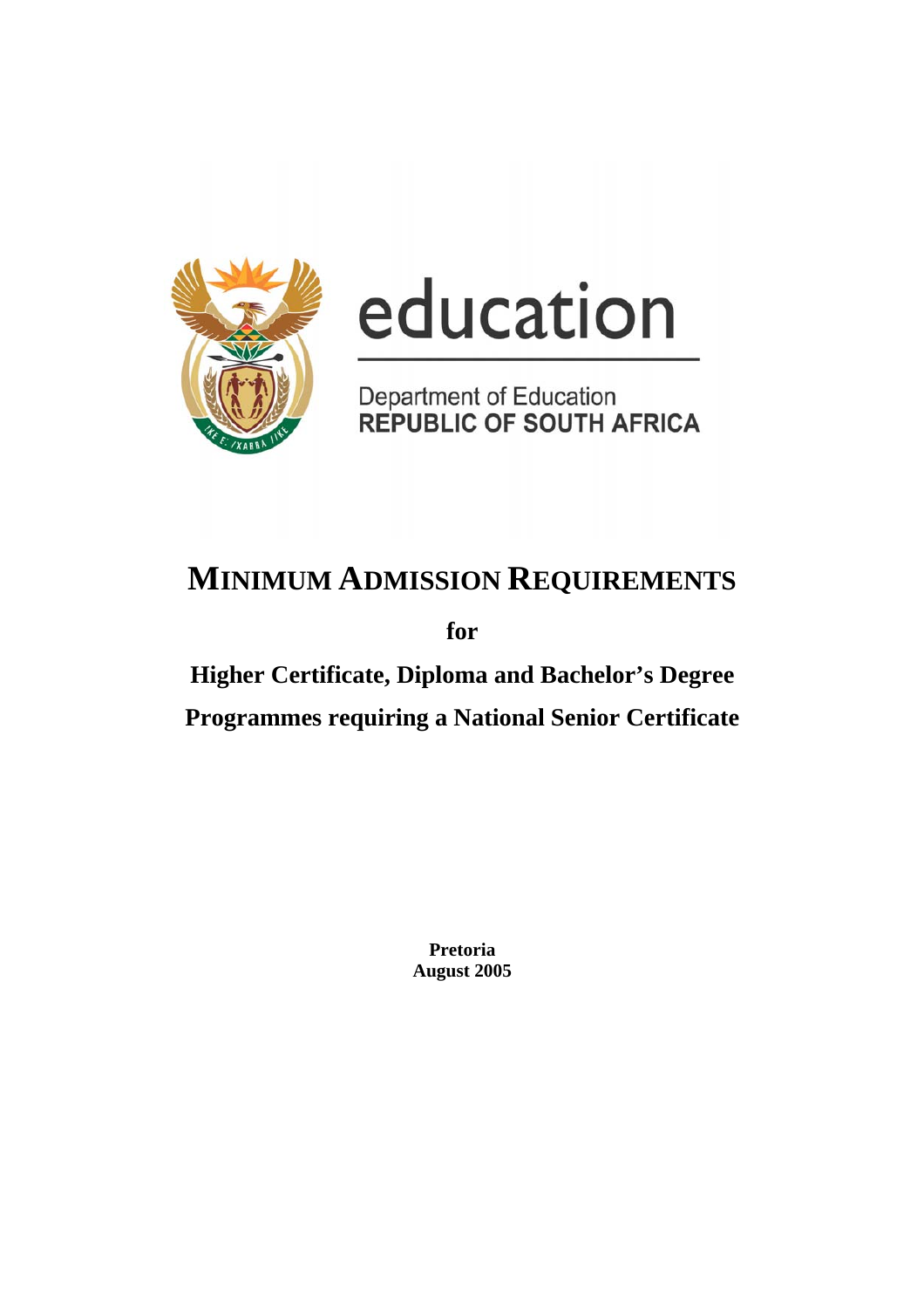

### Minimum Admission Requirements for Higher Certificate, Diploma and Bachelor's Degree Programmes requiring a National Senior Certificate

### HIGHER EDUCATION ACT, 1997 (Act No. 101 of 1997)

I, Grace Naledi Mandisa Pandor, Minister of Education, hereby promulgate the policy for the Minimum Admission Requirements for, Higher Certificate, Diploma and Bachelor's Degree Programmes requiring a National Senior Certificate as set out in the Schedule, in terms of section 3 of the Higher Education Act, 1997 (Act No. 101 of 1997).

The policy will be applicable to all higher education institutions and will be effective from January 2009.

The development of this policy has benefited from extensive discussion and consultation, within and outside of higher education and initiated with the publication of the draft Higher Education Qualifications Framework (2004) and the Policy for the National Senior Certificate. As the National Senior Certificate will replace the Senior Certificate in 2008, it has become necessary for a new policy framework that outlines the entry requirements to higher education.

While this policy outlines the statutory minimum admission to higher education as the National Senior Certificate, the setting of the admission requirements is made in terms of section 74 of the Higher Education Act and section 16(7) of the General and Further Education and Training Quality Assurance Act by Higher Education South Africa (HESA), being the successor to the South African University Vice-Chancellors Association (SAUVCA) and the Committee of Technikon Principals (CTP). HESA has approved the contents of this policy as the statutory minimum entry requirements to higher education requiring a National Senior Certificate, in terms of section 74 of the Higher Education Act.

G. N. M. Pandor, MI Minister of Education Date  $/8 - 0.8$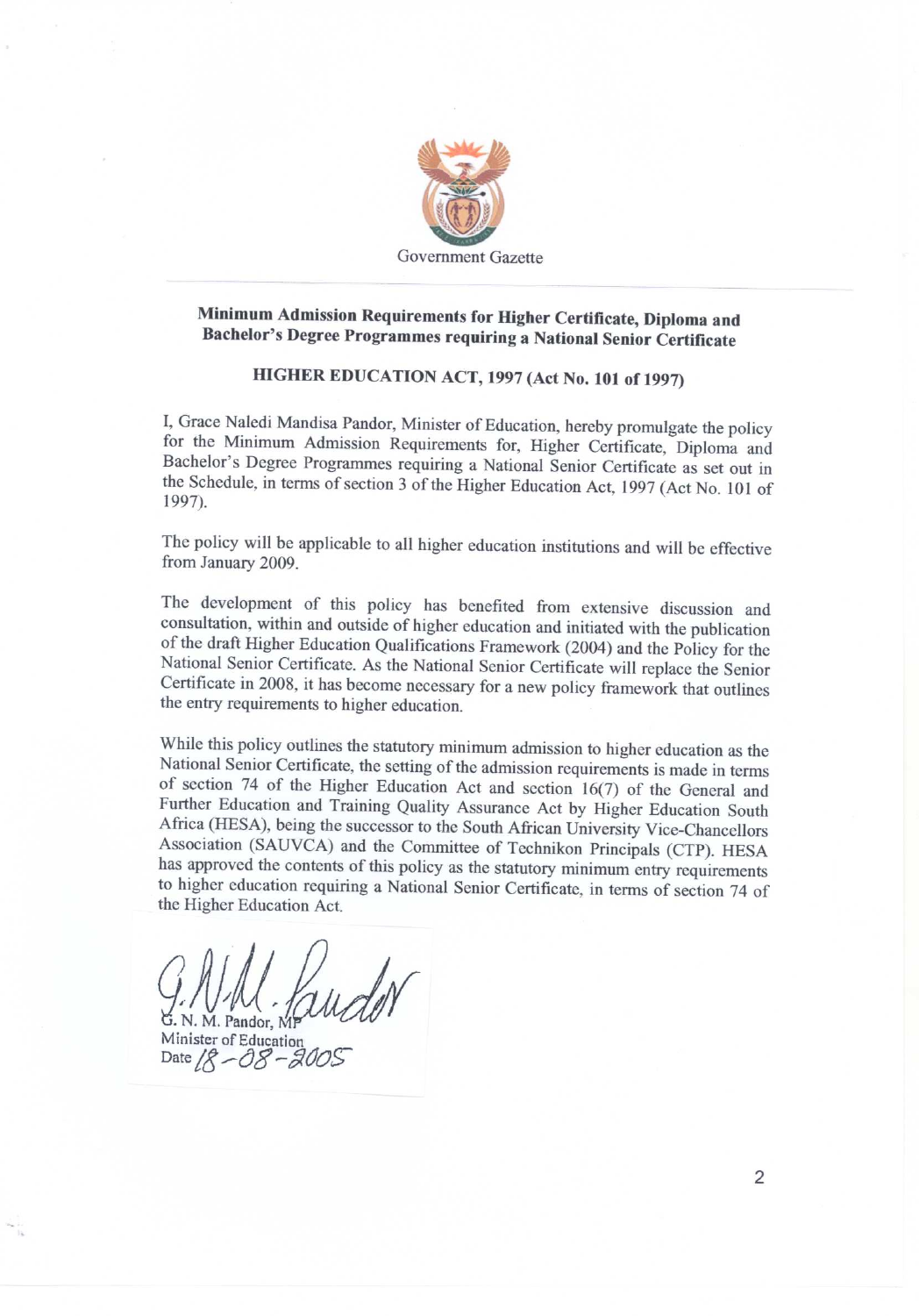### **SCHEDULE**

### **Minimum Admission Requirements For Higher Certificate, Diploma And Bachelor's Degree Programmes Requiring A National Senior Certificate**

### **1. Introduction**

Higher Education Institutions currently provide qualifications in terms of the following policies:

A Qualification Structure for Universities in South Africa – NATED Report 116 (99/02)

General Policy for Technikon Instructional Programmes – NATED Report 150 (97/01)

Formal Technikon Instructional Programmes in the RSA – NATED Report 151 (99/01)

Revised Qualifications Framework for Educators in Schooling, in *Norms and Standards for Educators* (Government Gazette No. 20844, February, 2000)

The Education White Paper 3*, A Programme for the Transformation of Higher Education* (1997)*,* proposed a single qualifications framework for higher education. In this regard, a unitary higher education qualifications framework will replace the above policies.

The purpose of this policy is to provide for a policy on the statutory minimum admission requirements in terms of the National Senior Certificate, whose specifications were approved by the Minister of Education in the *National Senior Certificate – A qualification at level 4 on the National Qualifications Framework*, *Government Gazette*, Vol. 481, No. 27819, July 2005, for undergraduate higher education qualifications and programmes, namely the Higher Certificate, Diploma and Bachelor's Degree.

The National Senior Certificate will first be issued in 2008. Students entering higher education in 2009 must therefore meet the requirements of this policy. The policy will be implemented from 1 January 2009.

### **2. Policy considerations**

The Higher Education Act, 1997 ensures that policies of higher education institutions, including admissions policy, must be formulated with due regard for its relationship to and influence on education and training in other sectors. Institutions' admissions requirements, policies and practice are expected to advance the objectives of the Higher Education Act, 1997 and the National Qualifications Framework and must be consistent with the Minister's policies in terms of the Act. In particular, such requirements, policies and practices are expected to advance the objectives of redress, equity and quality in higher education.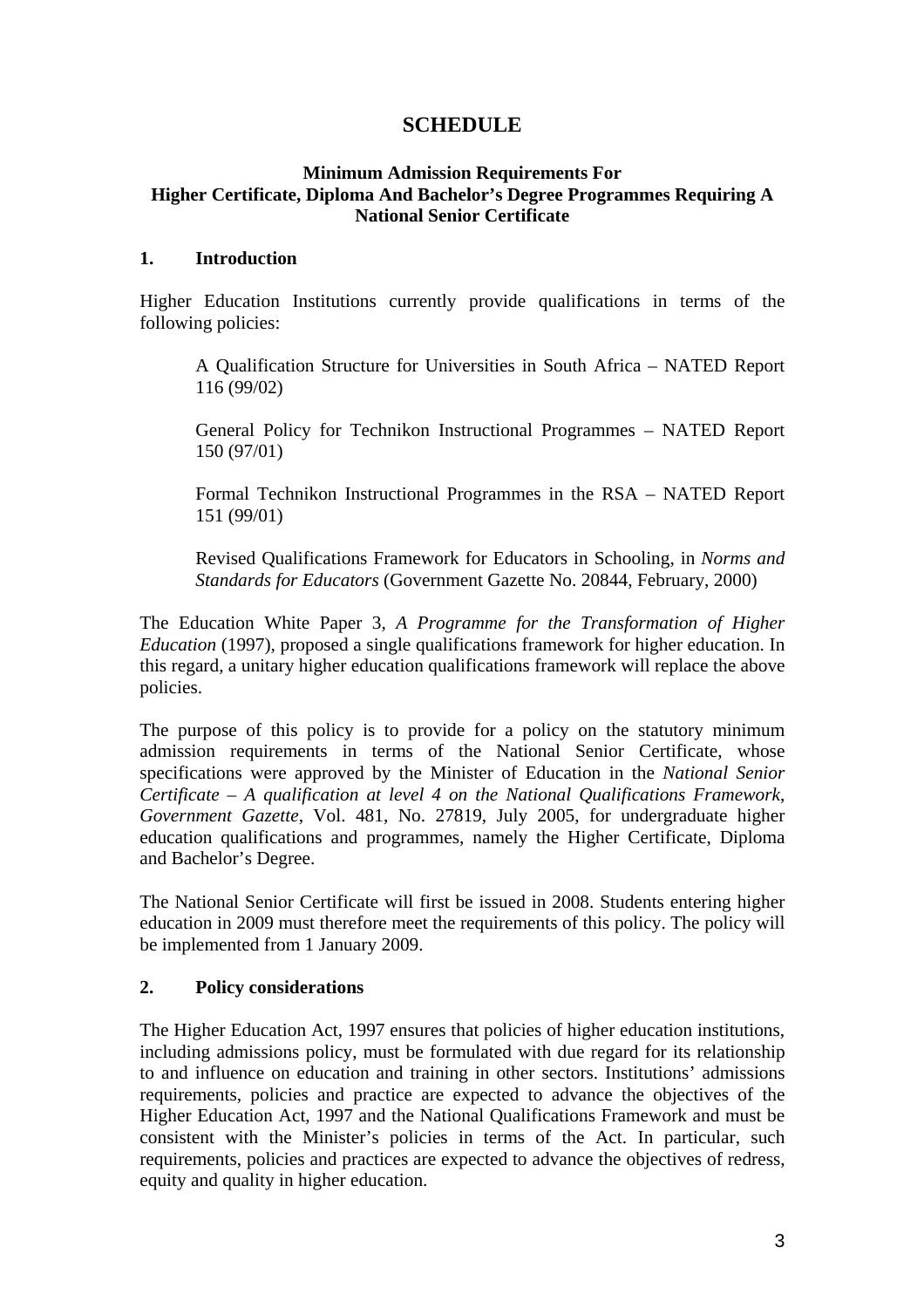Consequentially, this policy outlines the statutory minimum or threshold norms for admission to the undergraduate Higher Certificate, Diploma and Bachelor's Degree programmes. Such norms will apply to all public and private higher education institutions.

While this policy outlines the statutory minimum admission to higher education as the National Senior Certificate, the setting of the admission requirements is made in terms of section 74 of the Higher Education Act and section 16(7) of the General and Further Education and Training Quality Assurance Act by Higher Education South Africa (HESA), being the successor to the South African University Vice-Chancellors Association (SAUVCA) and the Committee of Technikon Principals (CTP). In this regard, I am hereby recognising HESA as the body to set the minimum admission requirements for the Higher Certificate, Diploma and Bachelor's Degree Programmes requiring a National Senior Certificate.

Although the National Senior Certificate is the primary gateway between school and higher education, it does not guarantee a learner's admission to any programme of study in higher education. Within the context of this policy, the right of higher education institutions to set specific admission requirements to particular programmes is confirmed in terms of section 37 of the Higher Education Act.

Many adult learners who have not achieved a National Senior Certificate or equivalent qualification can benefit from higher education. In keeping with the objectives of the National Qualifications Framework the Ministry of Education supports wider and more diverse access to higher education and fairer progression pathways within the system.

As at present, institutional admission policies must allow for alternative routes of entry that are equivalent to the National Senior Certificate standard, including the assessment of an adult learner's capacity to benefit from a particular programme by the Recognition of Prior Learning (RPL) or other means. This document does not otherwise prescribe such alternative routes.

### **3. Recognised National Curriculum Statement Subjects**

The subjects listed in the appendix to this document are recognised National Senior Certificate subjects for the purpose of this policy. All recognised subjects have a credit value of 20, except Life Orientation (10).

The common basis of admission to a Higher Certificate, Diploma or Bachelor's Degree is the achievement of a National Senior Certificate according to the rules of subject combination prescribed in the policy for the *National Senior Certificate – A qualification at level 4 on the National Qualifications Framework*, *Government Gazette*, Vol. 481, No. 27819, July 2005.

Qualifications in higher education are designed to have high social and economic value to the country. They also represent significant learning achievement, but all qualifications are not alike. They make different intellectual demands and reflect different intellectual achievements on an increasing scale of difficulty, and this is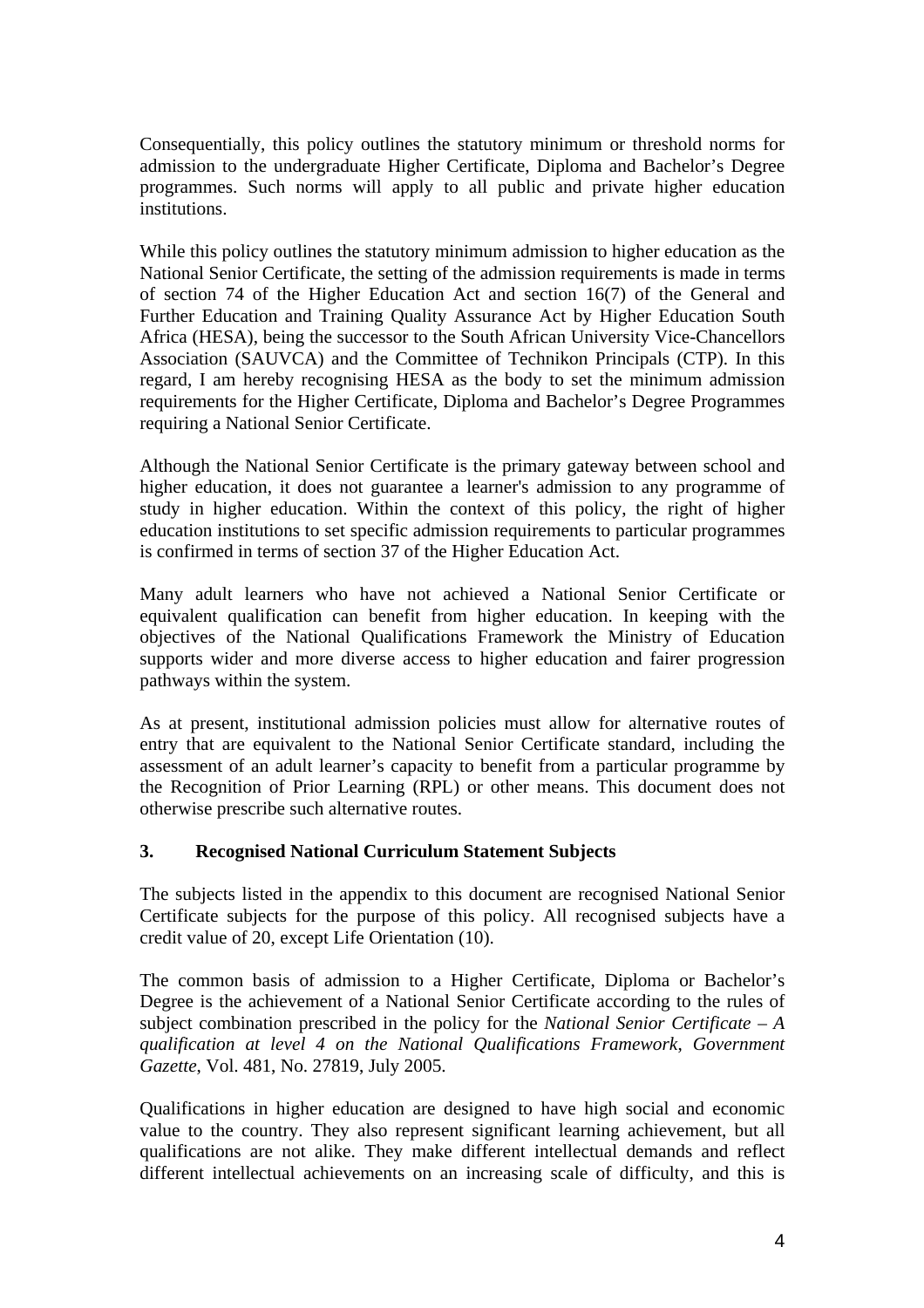reflected in the different requirements for admission to the Higher Certificate, the Diploma and the Bachelor's Degree, in terms of the National Senior Certificate.

The minimum admission requirements for the Bachelor's Degree are therefore particularly distinctive. They balance a number of important considerations. The bar must be set high enough to fairly reflect the cognitive demands that will be made on degree students but not to undermine the important objectives of equity and wider access. Higher education institutions admit applicants who are likely to succeed in degree studies, given good teaching, good facilities and appropriate academic and other support, so the admission requirements must as far as possible predict student success in the programmes for which they are enrolled. In turn this means that the National Senior Certificate curriculum followed by aspiring degree candidates must equip them to meet the demands of degree studies.

The National Senior Certificate has to cater for the minority who aspire to degree study as well as those who will enter vocational higher or further education programmes or the world of work. Some subjects are designed to serve all those purposes and some are designed especially for learners who aspire to enter vocational preparation or employment.

For these reasons learners who aspire to degree study will be expected to perform satisfactorily in at least four subjects chosen from a designated list of recognised National Senior Certificate subjects. The list comprises NSC subjects that, when chosen as part of a complete National Senior Certificate programme, are expected to prepare learners well for the demands of first time degree studies.

The designated list will remain in place for three years from the commencement of the policy, during which time Umalusi and the Higher Education Quality Committee of the Council on Higher Education, working together with the Department of Education and higher education institutions, will be requested to undertake an evaluation of its suitability and influence. The matter will then be reviewed in the light of the evidence.

All recognised NSC subjects, whether they are on the designated list or not, have value in their own right. Many different combinations of designated and other recognised NSC subjects will suit candidates for the varieties of Higher Certificate, Diploma and Bachelor's Degree programmes. A heavy onus will rest on the higher education community to decide what those subject combinations are in respect of particular programmes and make them widely known so that provincial departments of education, parents, school principals and career guidance teachers are in a position to give the best possible advice to learners who aspire to enter higher education.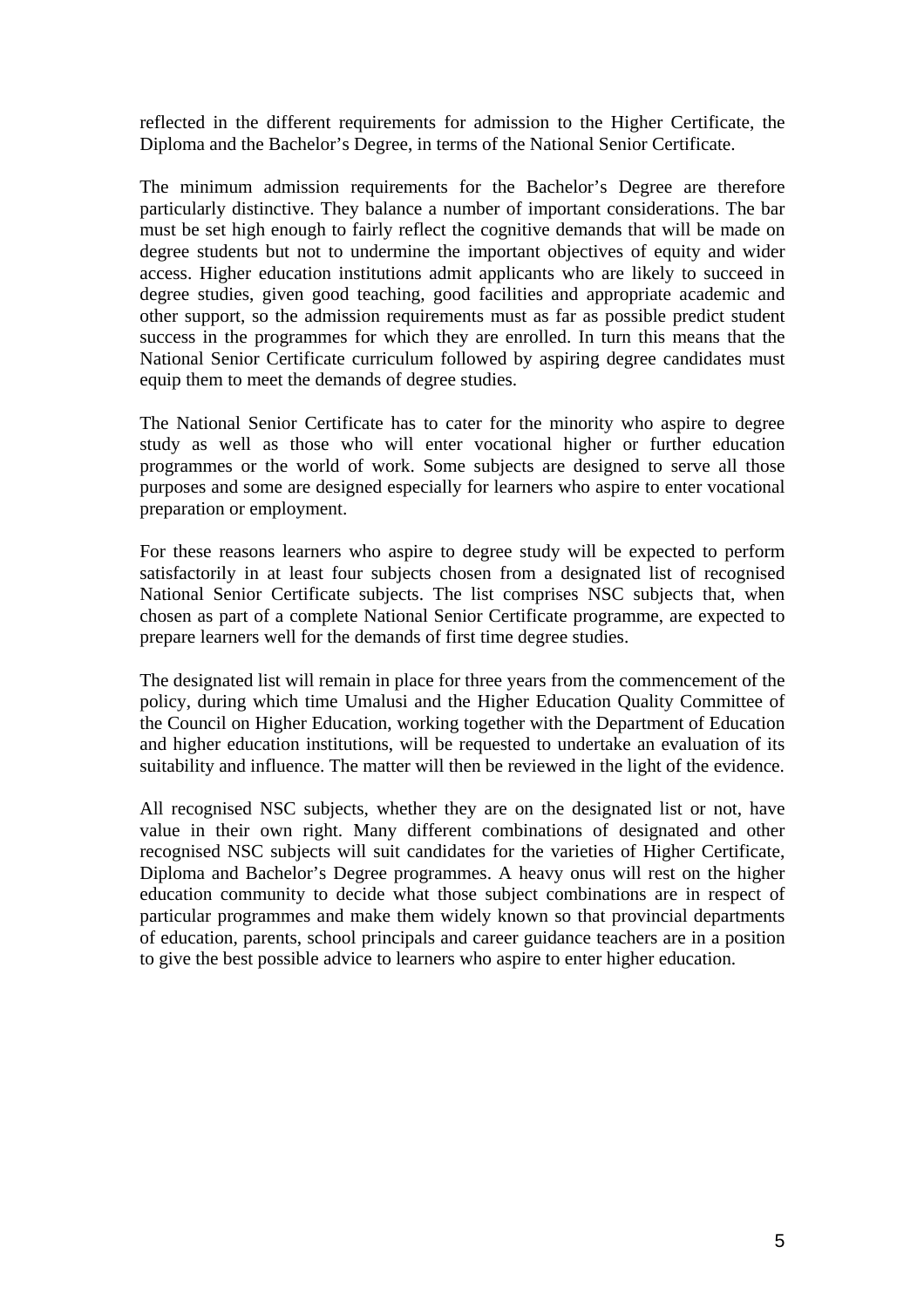### **4. Minimum requirements for admission to the Higher Certificate, Diploma and Bachelor's Degree**

### *Higher Certificate*

The minimum admission requirement is a National Senior Certificate (NSC) as certified by the Council for General and Further Education and Training (Umalusi).

Institutional and programme needs may require appropriate combinations of recognised NSC subjects and levels of achievement. For example, an institution may determine that a Higher Certificate in Architectural Design requires in addition to the NSC a specified level of attainment in Design and an associated recognised subject.<sup>1</sup>

### *Diploma*

The minimum admission requirement is a National Senior Certificate (NSC) as certified by Umalusi with an achievement rating of 3 (Moderate Achievement, 40- 49%) or better in four recognised NSC 20-credit subjects.

Institutional and programme needs may require appropriate combinations of recognised FETC subjects and levels of achievement. For example, a Diploma in Datametrics might require a pass at a prescribed level in Mathematics or Information Technology.

### *Bachelor's Degree*

 $\overline{a}$ 

The minimum admission requirement is a National Senior Certificate (NSC) as certified by Umalusi with an achievement rating of 4 (Adequate Achievement, 50- 59%) or better in four subjects chosen from the following recognised 20-credit NSC subjects (which will be known as the designated subject list):

- Accounting
- Agricultural Sciences
- Business Studies
- Dramatic Arts
- **Economics**
- Engineering Graphics and Design
- Geography
- History
- Consumer Studies
- Information Technology
- Languages (one language of learning and teaching at a higher education institution and two other recognised language subjects)
- Life Sciences
- **Mathematics**
- Mathematical Literacy

 $1$ <sup>1</sup> The examples given in this document are for purposes of illustration only and are not prescriptive in any way.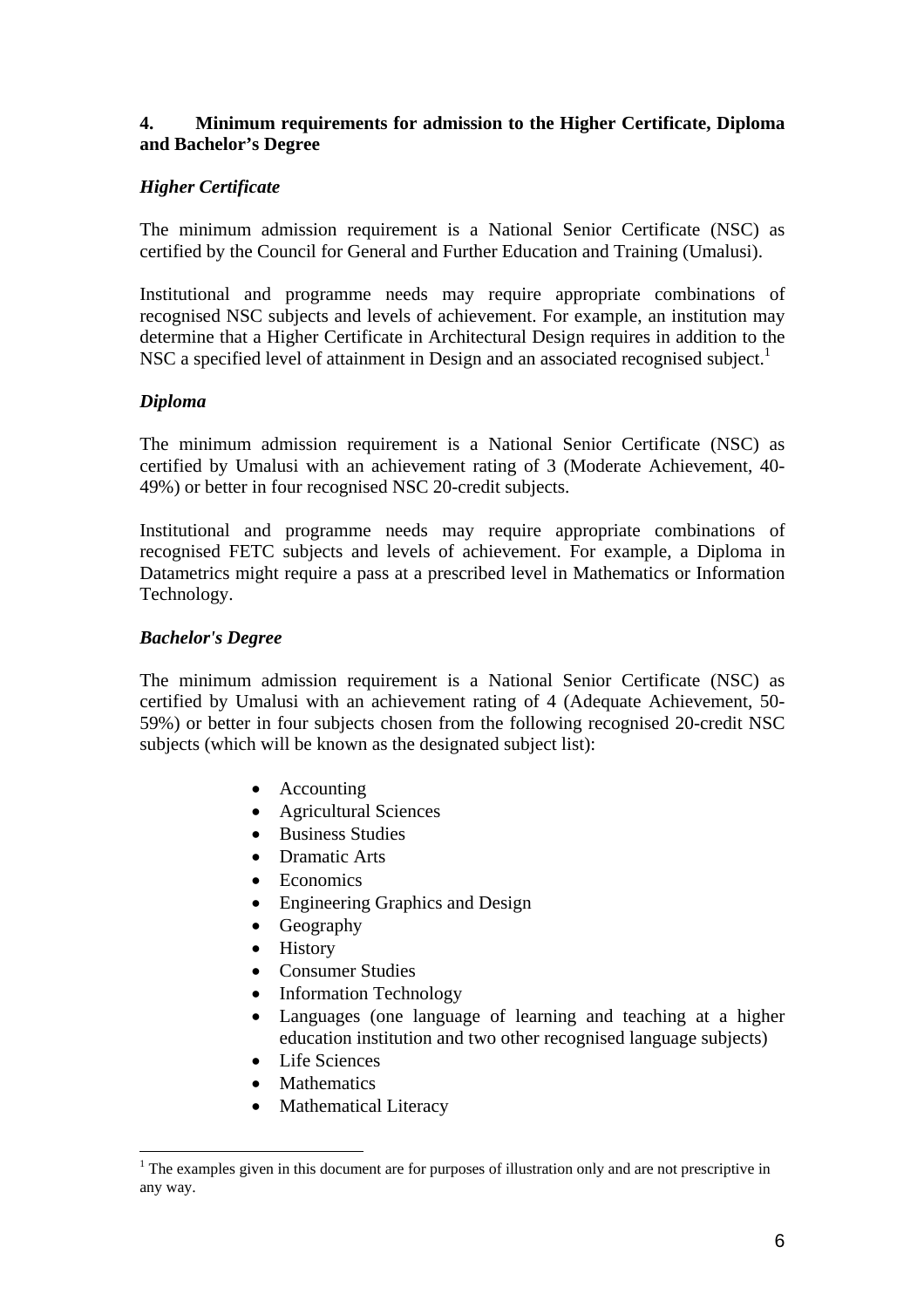- Music
- Physical Sciences
- Religion Studies
- Visual Arts

Satisfactory Achievement in four designated NSC subjects provides the primary basis for admission to a Bachelor's Degree programme. An institution is entitled to specify an appropriate level of subject achievement for a particular programme. For example, admission requirements for a Bachelor's Degree in Fine Art or Music might include a specified level of achievement in the corresponding recognised NSC subjects. Similarly, an institution will be entitled to specify subject requirements for a particular programme. For example, Mathematics and Physical Sciences might be considered as requirements for admission to a Bachelor's Degree in Science.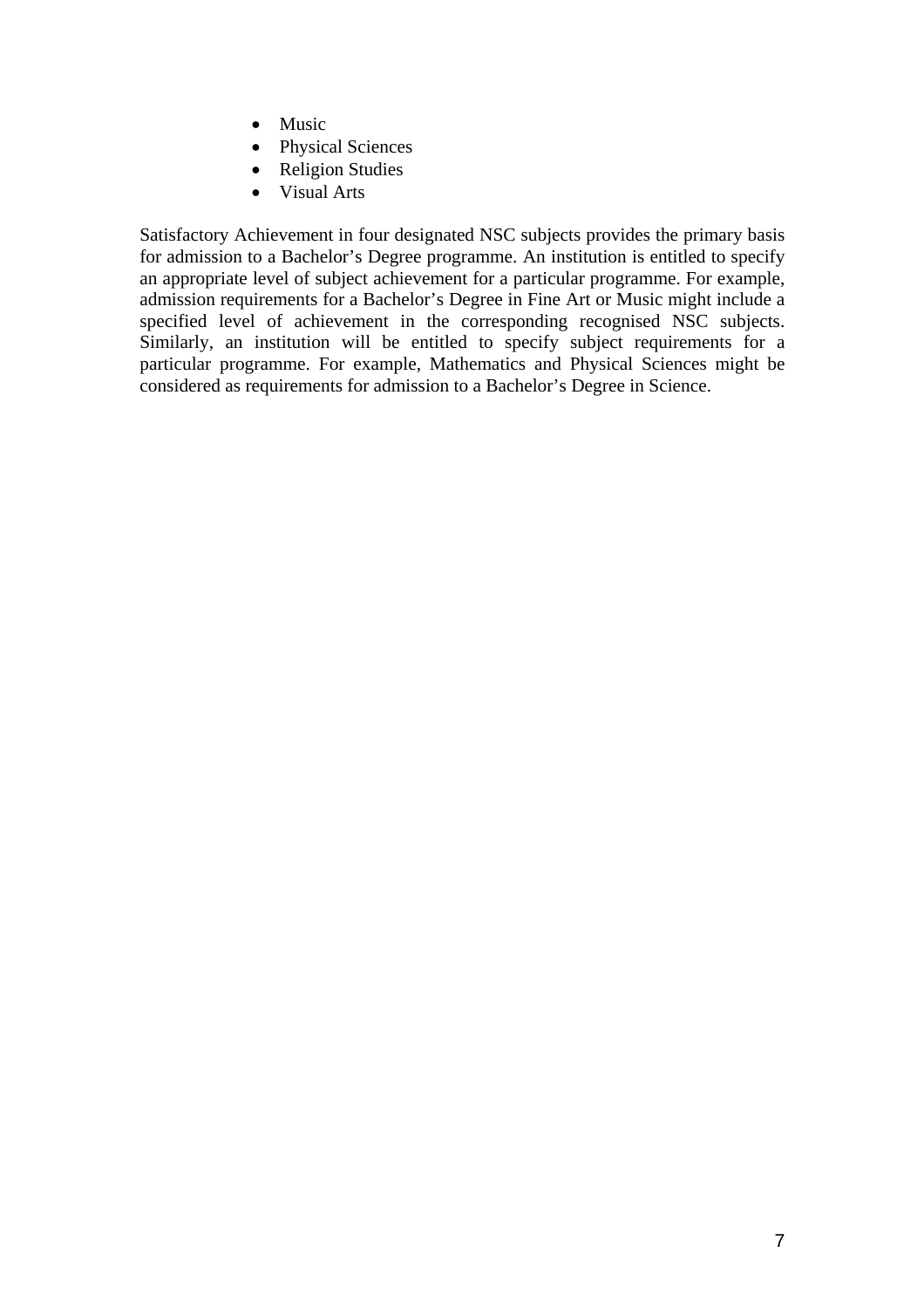### **APPENDIX**

#### **RECOGNISED NATIONAL SENIOR CERTIFICATE SUBJECTS**

Subject to this policy the following National Senior Certificate subjects are recognised for entry into the Higher Certificate, Diploma or Bachelor's Degree. Each of the listed subjects has a credit value of 20 except Life Orientation (10).

### **GROUP A**

### *OFFICIAL LANGUAGES AT HOME AND FIRST ADDITIONAL LEVEL*

Afrikaans Home Language Afrikaans First Additional Language English Home Language English First Additional Language IsiNdebele Home Language IsiNdebele First Additional Language IsiXhosa Home Language IsiXhosa First Additional Language IsiZulu Home Language IsiZulu First Additional Language Sepedi Home Language Sepedi First Additional Language Sesotho Home Language Sesotho First Additional Language Setswana Home Language Setswana First Additional Language SiSwati Home Language SiSwati First Additional Language Tshivenda Home Language Tshivenda First Additional Language Xitsonga Home Language Xitsonga First Additional Language

### *MATHEMATICAL SCIENCES*

Mathematical Literacy **Mathematics** 

### *HUMAN AND SOCIAL STUDIES*

Life Orientation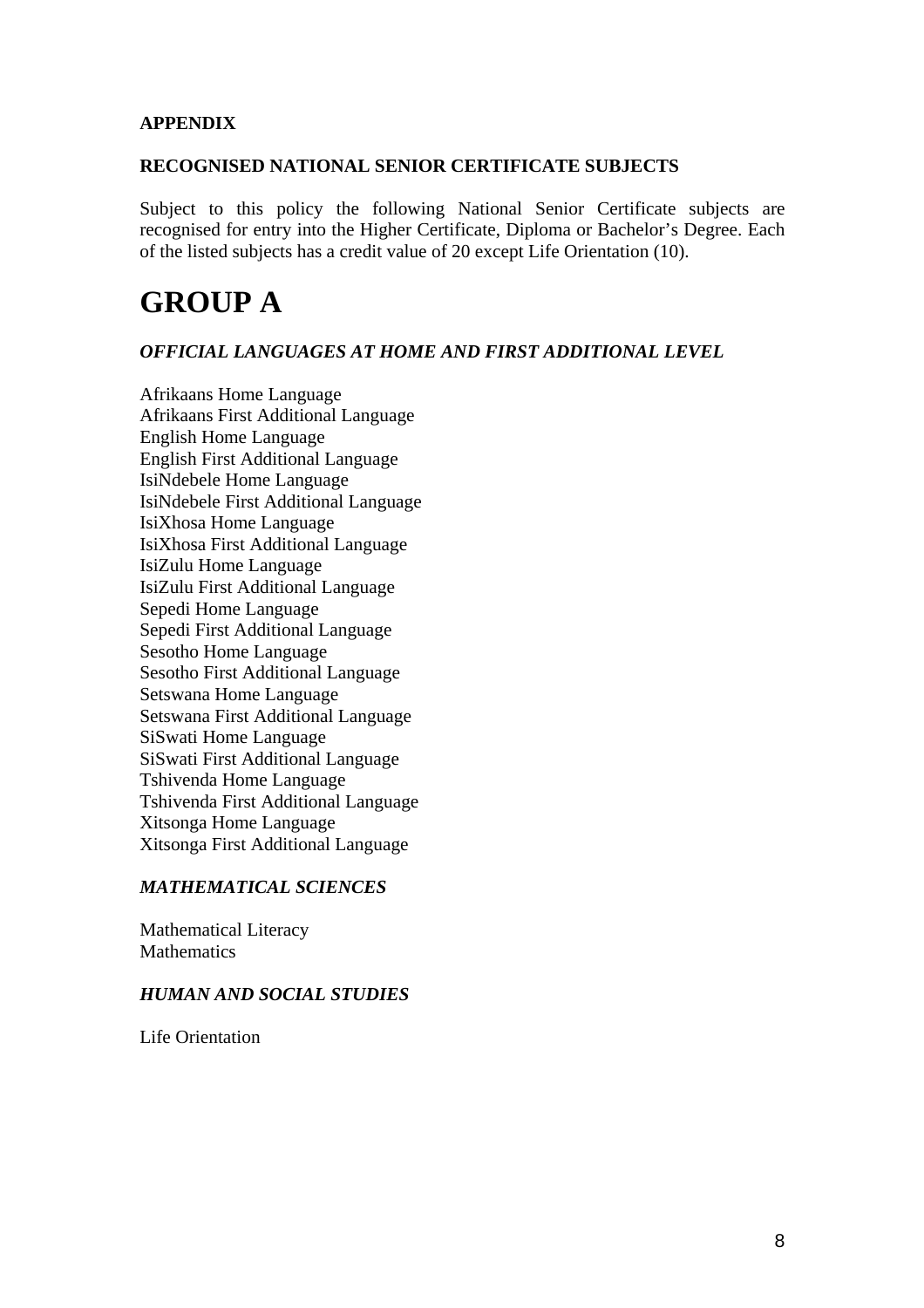## **GROUP B**

### *AGRICULTURE*

Agricultural Management Practices Agricultural Science Agricultural Technology

### *CULTURE AND ARTS*

Dance Studies Design Dramatic Arts Music Visual Arts

### *BUSINESS, COMMERCE AND MANAGEMENT STUDIES*

Accounting Business Studies Economics

#### *OFFICIAL LANGUAGES AT SECOND ADDITIONAL LEVEL, AND NON-OFFICIAL LANGUAGES*

Afrikaans Second Additional Language English Second Additional Language IsiNdebele Second Additional Language IsiXhosa Second Additional Language IsiZulu Second Additional Language Sepedi Second Additional Language Sesotho Second Additional Language Setswana Second Additional Language SiSwati Second Additional Language Tshivenda Second Additional Language Xitsonga Second Additional Language Arabic Second Additional Language French Second Additional Language German Home Language German Second Additional Language Gujarati Home Language Gujarati First Additional Language Gujarati Second Additional Language Hebrew Second Additional Language Hindi Home Language Hindi First Additional Language Hindi Second Additional Language Italian Second Additional Language Latin Second Additional Language